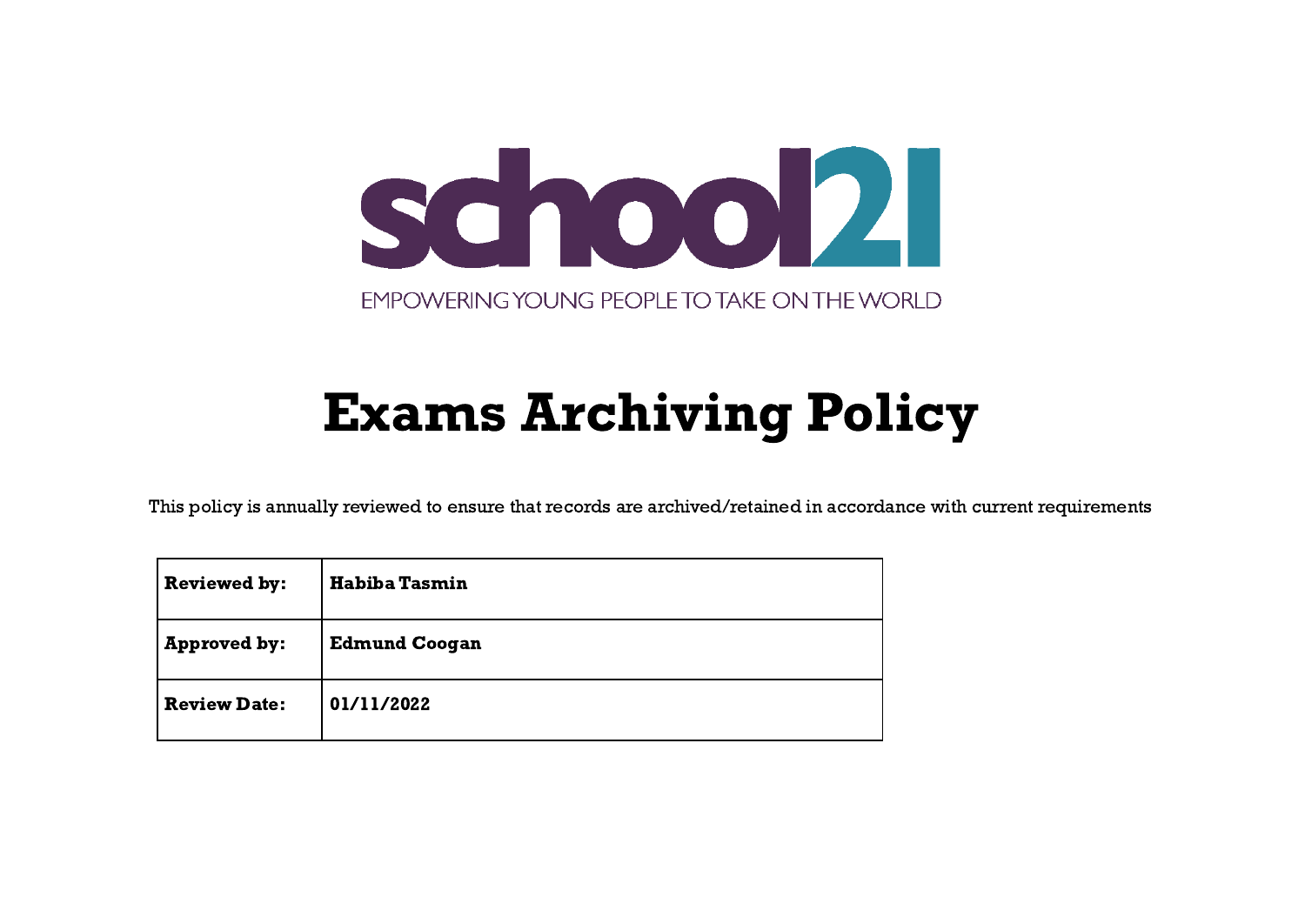Key staff involved in the exams archiving process

| Role                                                    | Name(s)                |
|---------------------------------------------------------|------------------------|
| <b>Exams Officer</b>                                    | <b>Habiba Tasmin</b>   |
| <b>Exams Officer</b><br>line manager<br>(Senior Leader) | <b>Edmund Coogan</b>   |
| Head of centre                                          | <b>Nicola Mason</b>    |
| <b>SENCo</b>                                            | <b>Hannah Coles</b>    |
| Finance<br>Manager                                      | <b>Jenny Ansell</b>    |
| IT Manager                                              | <b>Stephen Roworth</b> |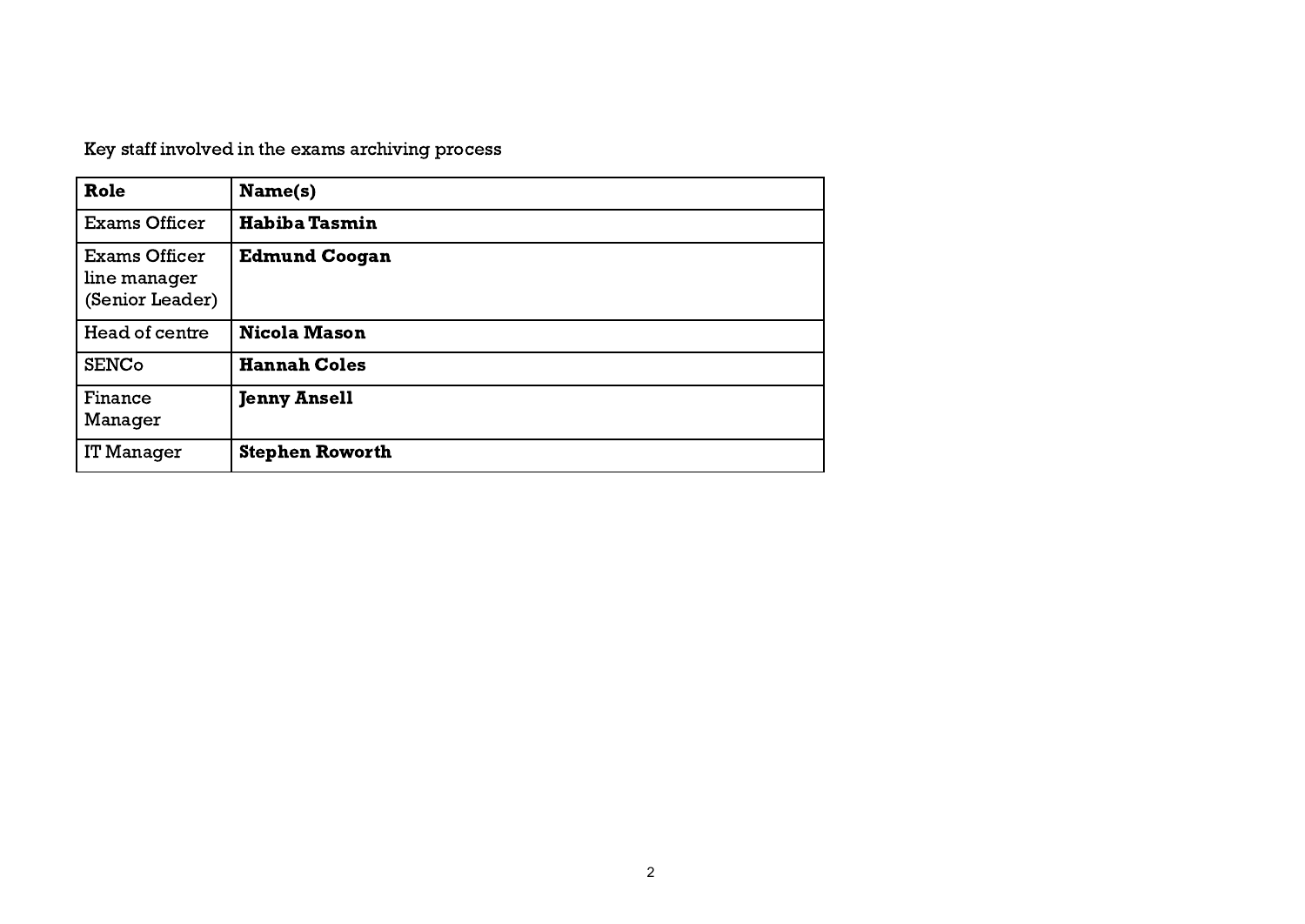## Purpose of the policy

The purpose of this policy is to:

- ▶ identify exams-related information/records held by the exams office
- $\blacktriangleright$  identify the retention period
- ▶ determine the action required at the end of the retention period and the method of disposal
- ▶ inform or supplement the centre-wide records management policy

## REFERENCE KEY:

- ICE Booklet-JCQ Instructions for Conducting Examinations
- GR- JCQ General Regulations
- SC- JCQ Special Consideration
- PRS- JCQ Post results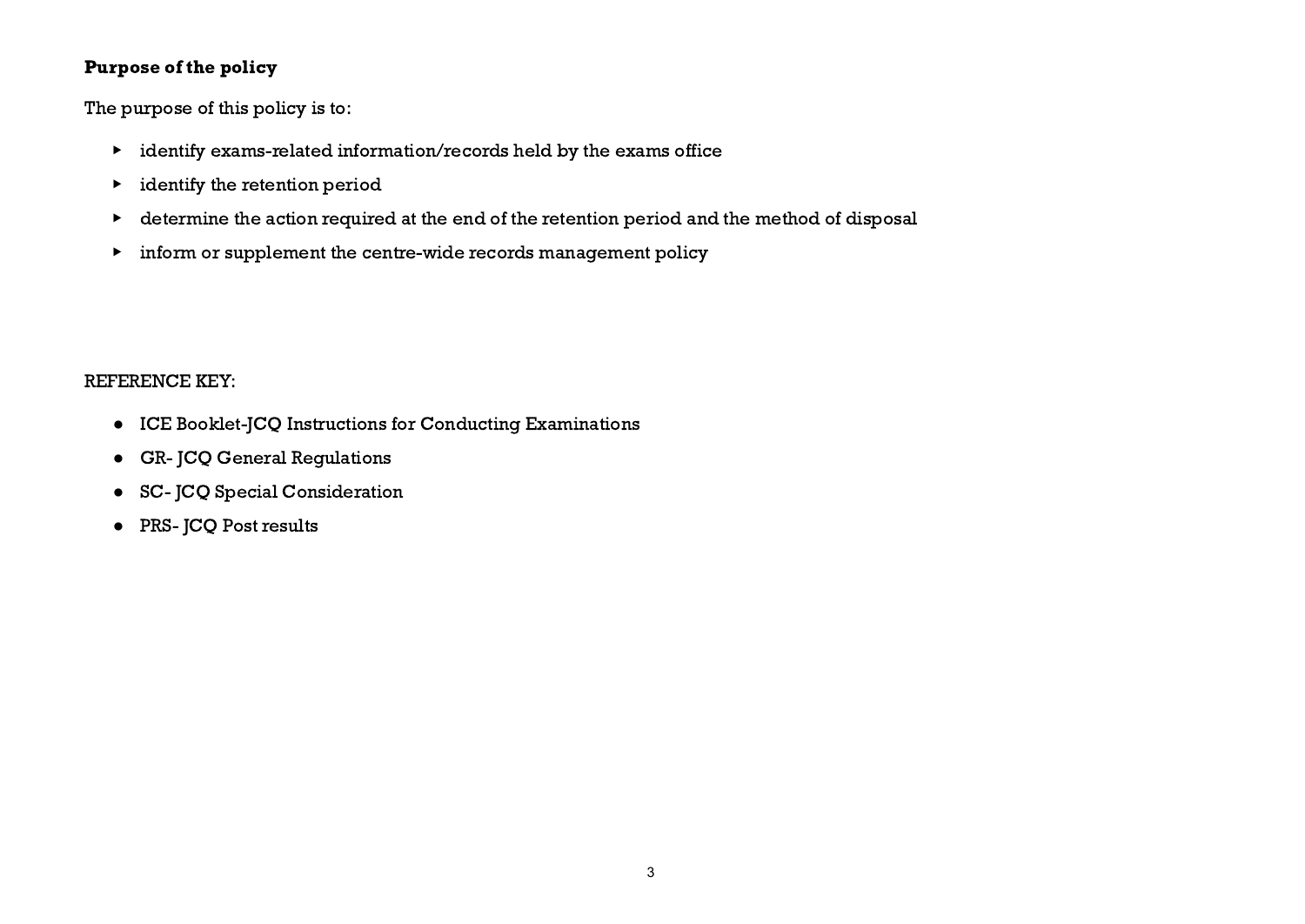| <b>Record type</b>                             | Record(s) description<br>(where required)                                                                   | <b>Retention information/period</b>                                                                                                                                                                                                                                                                                                                                                                           | <b>Action at end of retention</b><br>period (method of<br>disposal) |
|------------------------------------------------|-------------------------------------------------------------------------------------------------------------|---------------------------------------------------------------------------------------------------------------------------------------------------------------------------------------------------------------------------------------------------------------------------------------------------------------------------------------------------------------------------------------------------------------|---------------------------------------------------------------------|
| Access arrangements<br>information             | Any hard copy information<br>kept by the EO relating to<br>an access arrangement<br>candidate.              | To be returned to SENCo as records<br>owner at the end of the candidate's final<br>exam series.                                                                                                                                                                                                                                                                                                               |                                                                     |
| <b>Alternative site</b><br>arrangements        |                                                                                                             |                                                                                                                                                                                                                                                                                                                                                                                                               |                                                                     |
| Attendance register<br>copies                  |                                                                                                             | keep signed records of the seating plan,<br>the invigilation arrangements and the<br>centre's copies of the attendance registers<br>for each examination. The awarding<br>bodies may need to refer to these records.<br>You must keep them until the deadline for<br>reviews of marking has passed or until any<br>appeal, malpractice or other results<br>enquiry has been completed, whichever is<br>later. | Confidential<br>waste/shredding                                     |
| Awarding body<br>administrative<br>information | Any hard copy<br>publications provided by<br>awarding bodies.                                               | To be retained until the current academic<br>year update is provided.                                                                                                                                                                                                                                                                                                                                         |                                                                     |
| Candidates' scripts                            | Any unwanted copies of<br>scripts returned to the<br>centre through the Access<br>to Scripts (ATS) service. | To be retained securely until the<br>awarding body's earliest date for<br>confidential disposal of unwanted scripts.<br>Where teachers have used copies of<br>candidates' scripts for teaching and<br>learning purposes but no longer wish to<br>retain them, they must ensure that the<br>scripts are disposed of in a confidential<br>manner.                                                               | Confidential disposal                                               |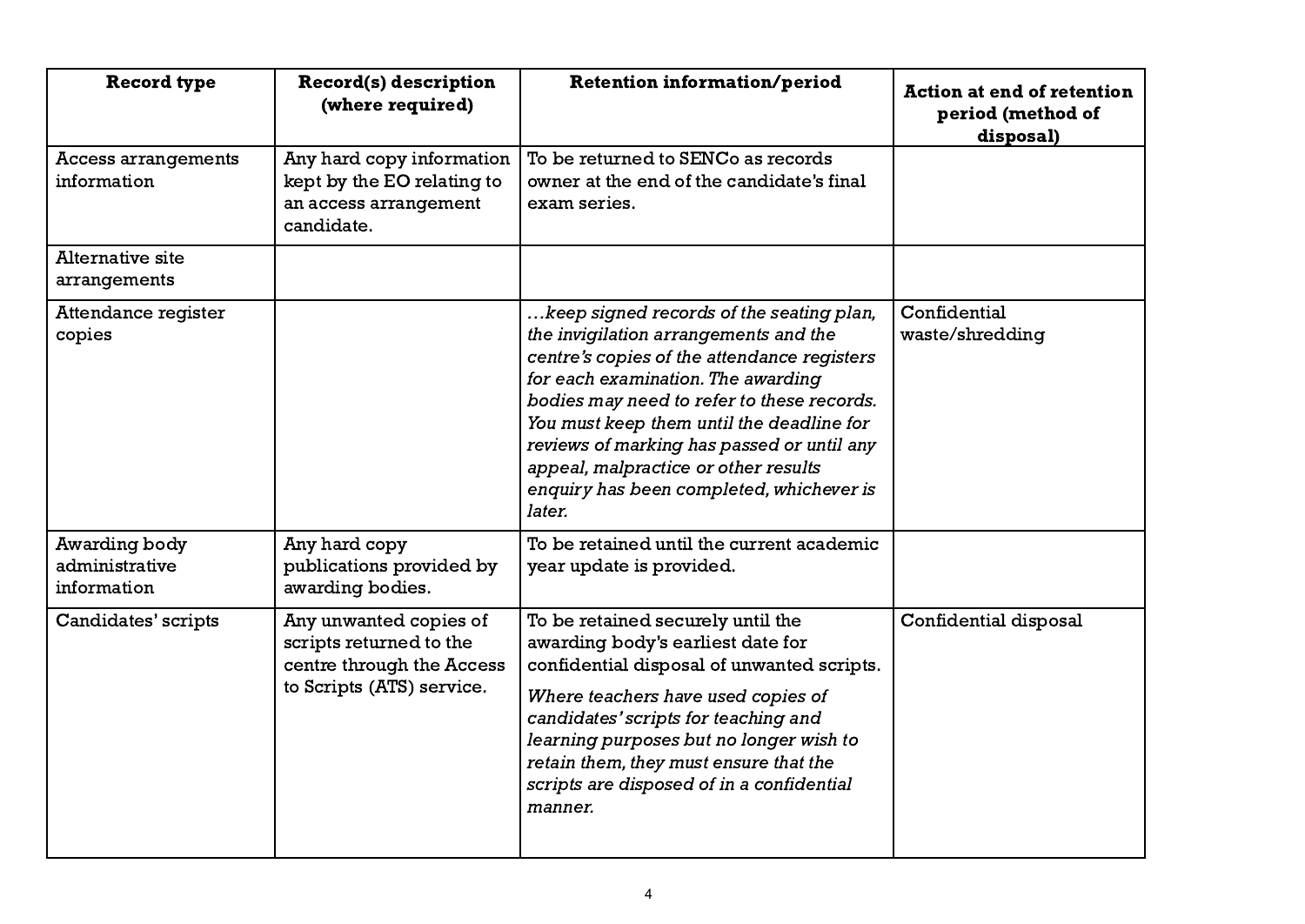| Candidates' work                                              | Non-examination<br>assessment work returned<br>to the centre by the<br>awarding body at the end<br>of the moderation period.                  | To be logged on return to the centre and<br>immediately returned to subject staff as<br>records owner.<br>To be stored safely and securely along<br>with work that did not form part of the<br>moderation sample (including materials<br>stored electronically) until the deadline<br>for a review of moderation has passed or<br>until a review of moderation, an appeal or<br>a malpractice investigation has been<br>completed, whichever is later (for the<br>exam series). | Returned to candidates or<br>safe disposal |
|---------------------------------------------------------------|-----------------------------------------------------------------------------------------------------------------------------------------------|---------------------------------------------------------------------------------------------------------------------------------------------------------------------------------------------------------------------------------------------------------------------------------------------------------------------------------------------------------------------------------------------------------------------------------------------------------------------------------|--------------------------------------------|
| Centre consortium<br>arrangements for centre<br>assessed work | Any hard copy information<br>relating to consortium<br>arrangements for centre<br>assessed work.<br>Applications submitted<br>online via CAP. |                                                                                                                                                                                                                                                                                                                                                                                                                                                                                 |                                            |
| <b>Certificates</b>                                           | Candidate certificates<br>issued by awarding<br>bodies.                                                                                       | retain all unclaimed certificates under<br>secure conditions for a minimum of 12<br>months from the date of issue                                                                                                                                                                                                                                                                                                                                                               | Confidential destruction                   |
| Certificate destruction<br>information                        | A record of unclaimed<br>certificates that have been<br>destroyed.                                                                            | destroy any unclaimed certificates after<br>retaining them for a minimum of 12<br>months. They must be destroyed in a<br>confidential manner. Centres that do not<br>have a means of destroying certificates<br>confidentially may return them to the<br>respective awarding body. A record of<br>certificates that have been destroyed<br>should be retained for four years from<br>their date of destruction. However,<br>candidates should be informed that some             | Confidential destruction                   |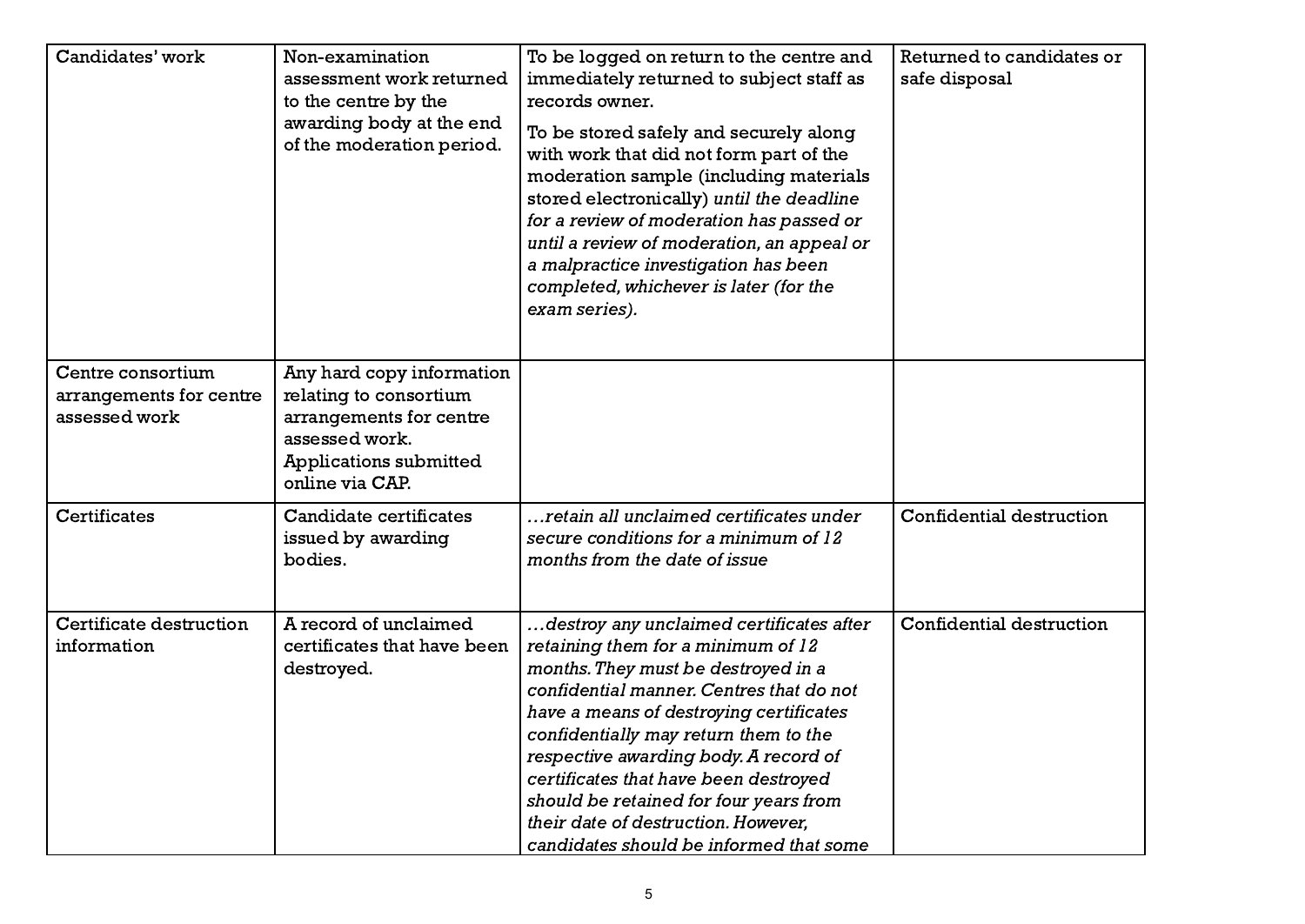|                                                                                   |                                                                                                                                                                                                                             | awarding bodies do not offer a<br>replacement certificate service. In such<br>circumstances the awarding body will<br>issue a Certifying Statement of Results;                                                                                                                                                                                          |  |
|-----------------------------------------------------------------------------------|-----------------------------------------------------------------------------------------------------------------------------------------------------------------------------------------------------------------------------|---------------------------------------------------------------------------------------------------------------------------------------------------------------------------------------------------------------------------------------------------------------------------------------------------------------------------------------------------------|--|
| Certificate issue<br>information                                                  | A record of certificates<br>that have been issued.                                                                                                                                                                          | distribute certificates to all candidates<br>without delay and regardless of any<br>disputes (such as non-payment of fees).<br>Certificates must not be withheld without<br>prior permission from an awarding body<br>which will only be given in very<br>exceptional circumstances. A record<br>should be kept of the certificates that are<br>issued; |  |
| Confidential materials:<br>initial point of delivery<br>logs                      | Logs recording awarding<br>body confidential exam<br>materials received at the<br>initial point of delivery in<br>the centre to the point<br>where materials are<br>securely issued to an<br>authorised member of<br>staff. |                                                                                                                                                                                                                                                                                                                                                         |  |
| Confidential materials:<br>receipt, secure<br>movement and secure<br>storage logs | Logs recording the<br>receipt, checking, secure<br>movement and secure<br>storage of confidential<br>exam materials.                                                                                                        |                                                                                                                                                                                                                                                                                                                                                         |  |
| Dispatch logs                                                                     | Proof of dispatch of exam<br>script packages to<br>awarding body examiners<br>covered by the DfE<br>(Standards & Testing                                                                                                    |                                                                                                                                                                                                                                                                                                                                                         |  |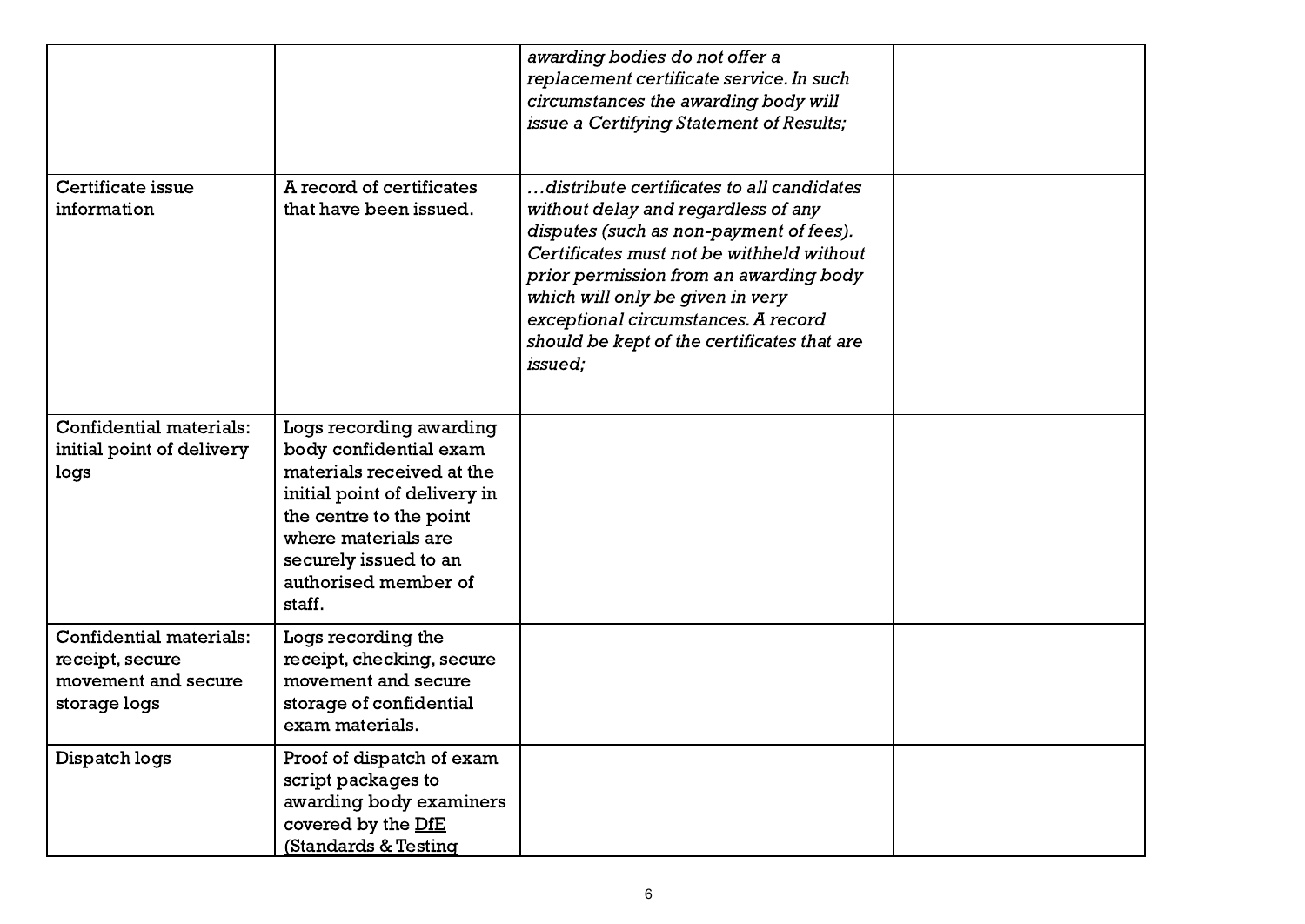|                            | Agency) yellow label<br>service                                                                                 |                                                                                                                                                                                                                                                                                                                                                                                                                                                                                            |                          |
|----------------------------|-----------------------------------------------------------------------------------------------------------------|--------------------------------------------------------------------------------------------------------------------------------------------------------------------------------------------------------------------------------------------------------------------------------------------------------------------------------------------------------------------------------------------------------------------------------------------------------------------------------------------|--------------------------|
| Entry information          | Any hard copy information<br>relating to candidates'<br>entries.                                                |                                                                                                                                                                                                                                                                                                                                                                                                                                                                                            |                          |
| Exam question papers       | Question papers for<br>timetabled written exams.                                                                | For confidentiality purposes question<br>papers must not be released to centre<br>personnel for use in accordance with the<br>above licence until after the awarding<br>body's published finishing time for the<br>examination or, in the case of a timetable<br>variation, until all candidates within the<br>centre have completed the examination.<br>This does not restrict access to question<br>papers by authorised centre personnel for<br>the purpose of conducting examinations. | Issued to subject staff  |
| Exam room checklists       | <b>Checklists confirming</b><br>exam room conditions and<br>invigilation arrangements<br>for each exam session. |                                                                                                                                                                                                                                                                                                                                                                                                                                                                                            |                          |
| Exam room incident<br>logs | Logs recording any<br>incidents or irregularities<br>in exam rooms for each<br>exam session.                    |                                                                                                                                                                                                                                                                                                                                                                                                                                                                                            |                          |
| Exam stationery            | Awarding body exam<br>stationery provided solely<br>for the purpose of<br>external exams.                       | Unused stationery will be returned to the<br>centre's secure storage facility until<br>needed for a future examination. Surplus<br>stationery must not be used for internal<br>school tests, mock examinations and<br>non-examination assessments.<br>Any surplus or out-of-date stationery will<br>be confidentially destroyed.                                                                                                                                                           | Confidential destruction |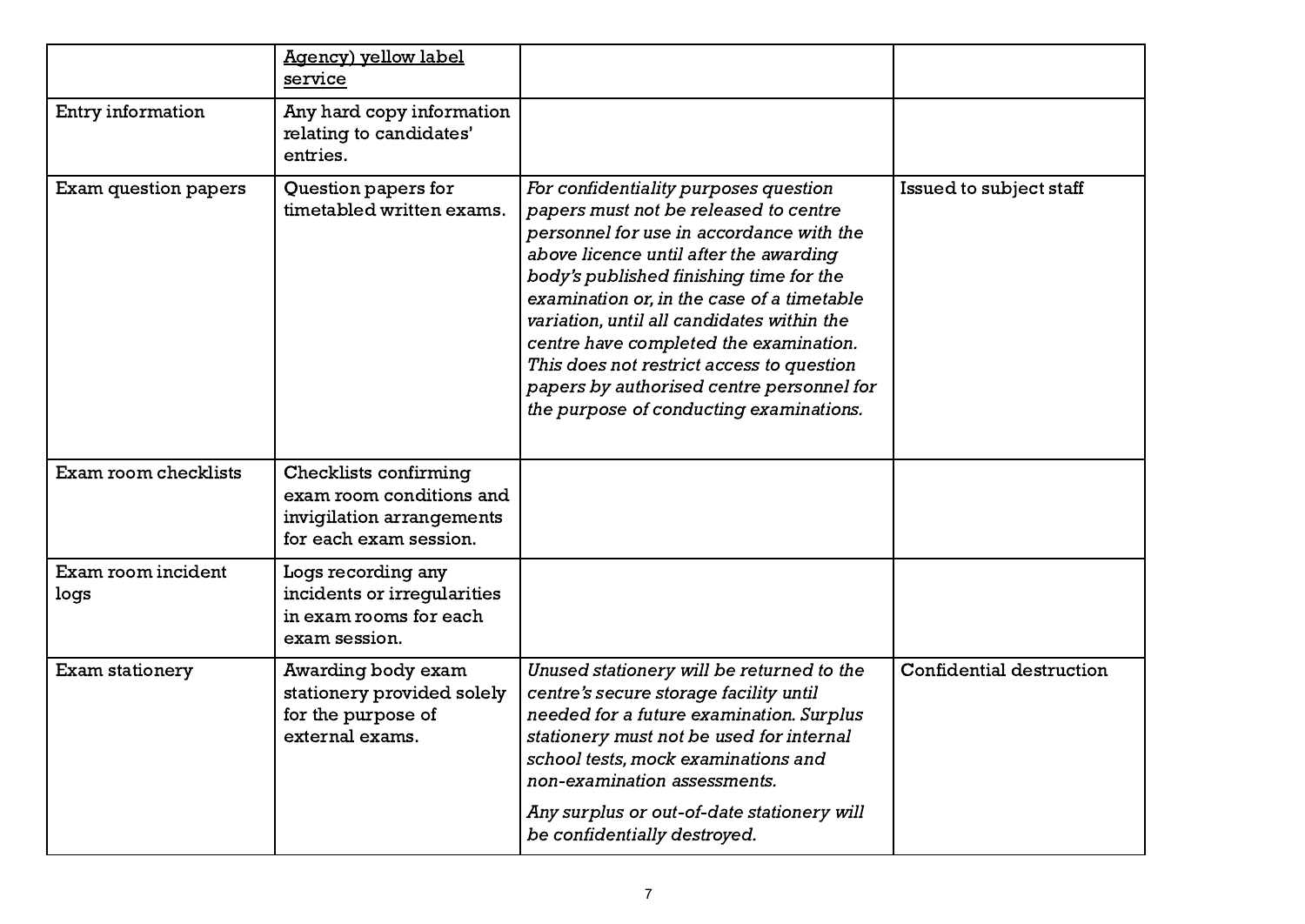| <b>Examiner reports</b>                         |                                                                                   | To be immediately provided to head of<br>department as records owner.                                                                                                                                                                                                                                                                                                                                                                                                                                                                                                                                                           |                              |
|-------------------------------------------------|-----------------------------------------------------------------------------------|---------------------------------------------------------------------------------------------------------------------------------------------------------------------------------------------------------------------------------------------------------------------------------------------------------------------------------------------------------------------------------------------------------------------------------------------------------------------------------------------------------------------------------------------------------------------------------------------------------------------------------|------------------------------|
| Finance information                             | Copy invoices for<br>exams-related fees.                                          | To be returned to the Finance department<br>as records owner at the end of the<br>academic year.                                                                                                                                                                                                                                                                                                                                                                                                                                                                                                                                |                              |
| Invigilation<br>arrangements                    | See Exam room checklists                                                          |                                                                                                                                                                                                                                                                                                                                                                                                                                                                                                                                                                                                                                 |                              |
| Invigilator and facilitator<br>training records |                                                                                   | A record of the content of the training<br>given to invigilators must be retained on<br>file until the deadline for reviews of<br>marking has passed or until any appeal,<br>malpractice or other results enquiry has<br>been completed, whichever is later.<br>A record of the content of the training<br>given to invigilators and those facilitating<br>an access arrangement for a candidate<br>under examination conditions must be<br>retained on file until the deadline for<br>reviews of marking has passed or until any<br>appeal, malpractice or other results<br>enquiry has been completed, whichever is<br>later. |                              |
| <b>JCQ</b> publications                         | Any hard copy<br>publications provided by<br>JCQ.                                 | To be retained until the current academic<br>year update is provided.                                                                                                                                                                                                                                                                                                                                                                                                                                                                                                                                                           | <b>Confidential Disposal</b> |
| Moderator reports                               |                                                                                   | To be immediately provided to the head<br>of department as records owner.                                                                                                                                                                                                                                                                                                                                                                                                                                                                                                                                                       |                              |
| <b>Moderation returns logs</b>                  | Logs recording the return<br>of candidates' work to the<br>centre by the awarding |                                                                                                                                                                                                                                                                                                                                                                                                                                                                                                                                                                                                                                 |                              |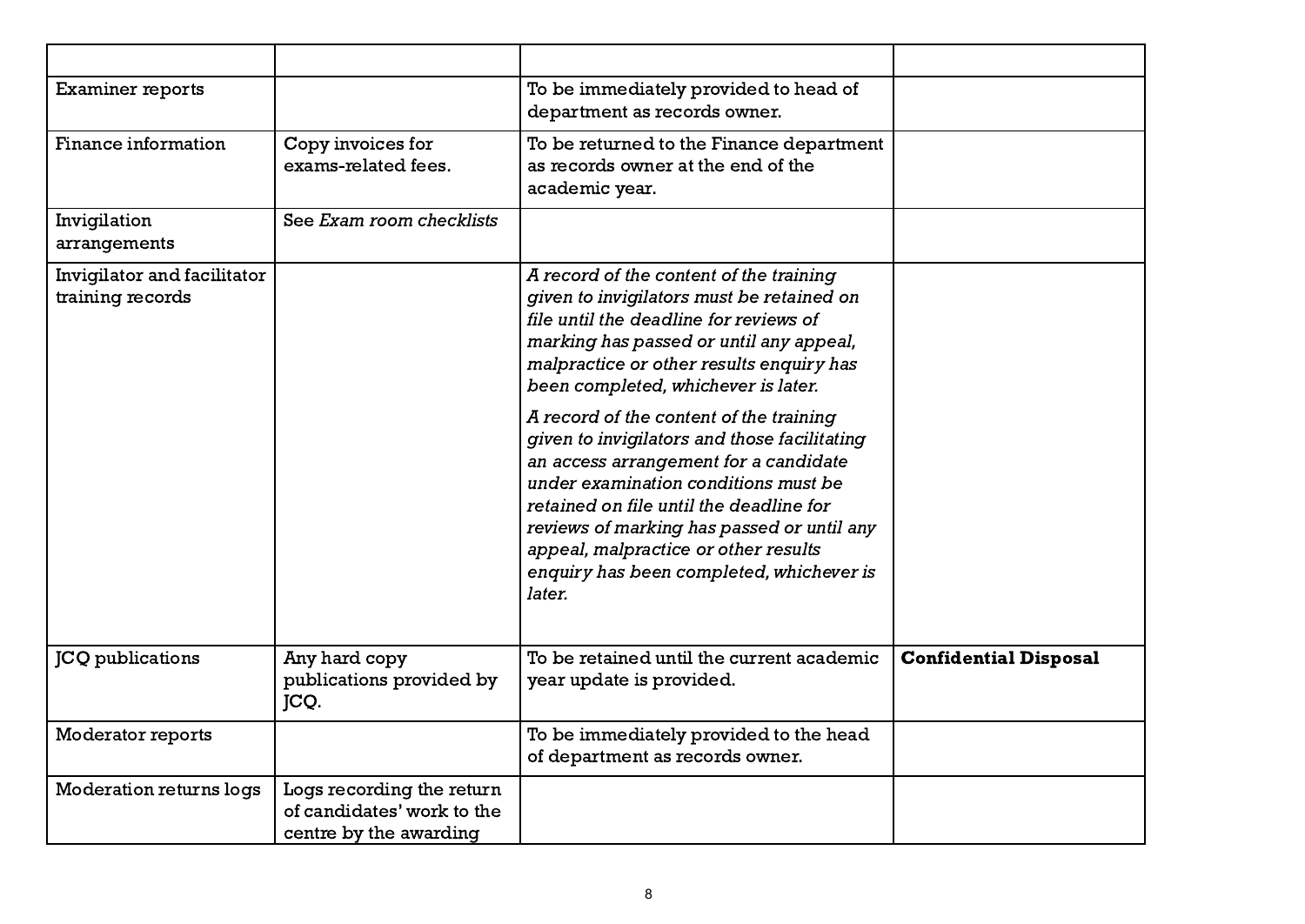|                                                                               | body at the end of the<br>moderation period                                                                                                                                                                  |                                                                                                                                                                                                                                                                                                                                                                                          |  |
|-------------------------------------------------------------------------------|--------------------------------------------------------------------------------------------------------------------------------------------------------------------------------------------------------------|------------------------------------------------------------------------------------------------------------------------------------------------------------------------------------------------------------------------------------------------------------------------------------------------------------------------------------------------------------------------------------------|--|
| Overnight supervision<br>information                                          | <b>JCQ</b> form Timetable<br>variation and<br>confidentiality declaration<br>for overnight supervision<br>for any candidate eligible<br>for these arrangements.                                              | keep for inspection all completed forms<br>available in your centre until the deadline<br>for reviews of marking has passed or until<br>any appeal, malpractice or other results<br>enquiry has been completed, whichever is<br>later. Forms may be stored electronically<br>or in hard copy paper format and must not<br>be sent to an awarding body, unless<br>specifically requested; |  |
| Post-results services:<br>confirmation of<br>candidate consent<br>information | Hard copy or email record<br>of required candidate<br>consent                                                                                                                                                | Consent forms or e-mails from candidates<br>must be retained by the centre and kept for<br>at least six months following the outcome<br>of the clerical re-check or review of<br>marking or any subsequent appeal. The<br>awarding bodies reserve the right to<br>inspect such documentation.<br>ATS consent to be retained for at least six<br>months from the date consent given.      |  |
| Post-results services:<br>requests/outcome<br>information                     | Any hard copy information<br>relating to a post-results<br>service request (RoRs,<br>appeals, ATS) submitted<br>to an awarding body for a<br>candidate and outcome<br>information from the<br>awarding body. |                                                                                                                                                                                                                                                                                                                                                                                          |  |
| Post-results services:<br>tracking logs                                       | Logs tracking to resolution<br>all post-results service                                                                                                                                                      |                                                                                                                                                                                                                                                                                                                                                                                          |  |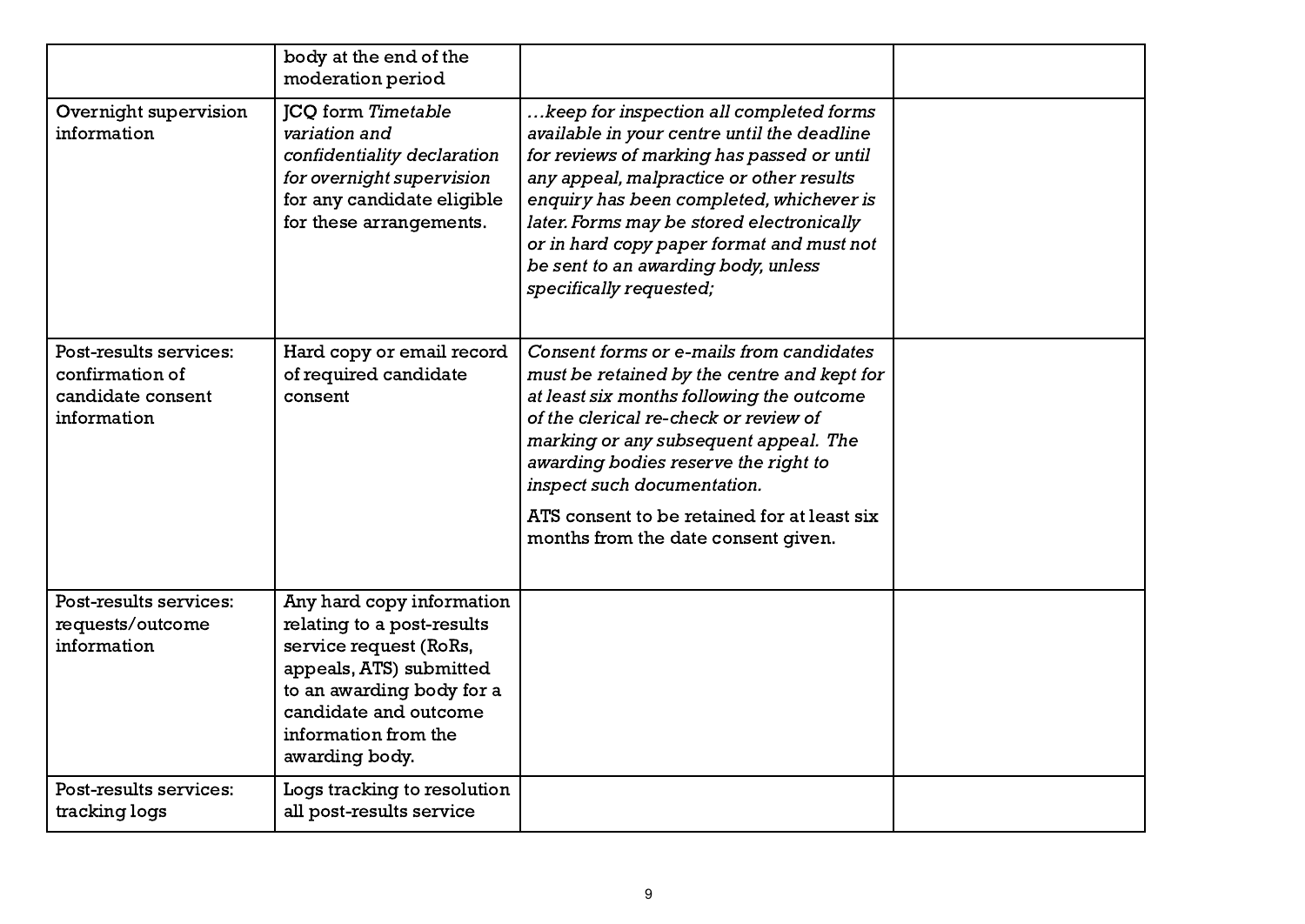|                                            | requests submitted to<br>awarding bodies.                                                                                                                                               |                                                                                                                                                                                                                                                                                                                                                                                                                                                                                                                  |  |
|--------------------------------------------|-----------------------------------------------------------------------------------------------------------------------------------------------------------------------------------------|------------------------------------------------------------------------------------------------------------------------------------------------------------------------------------------------------------------------------------------------------------------------------------------------------------------------------------------------------------------------------------------------------------------------------------------------------------------------------------------------------------------|--|
| Private candidate<br>information           | Any hard copy information<br>relating to private<br>candidates' entries.                                                                                                                |                                                                                                                                                                                                                                                                                                                                                                                                                                                                                                                  |  |
| Proof of postage -<br>candidates' work     | Proof of postage of sample<br>of candidates' work<br>submitted to awarding<br>body moderators.<br>(Proof of postage of<br>candidates' scripts to<br>awarding body<br>examiners/markers) | a) must obtain proof of postage/despatch<br>for each packet of scripts, which must be<br>retained on the centre's files until the<br>results are published, in case of loss or<br>damage. (Proof of postage will provide<br>evidence that the candidates' scripts have<br>left the centre. This is taken to indicate that<br>the scripts were written at the appointed<br>time and that, should the scripts not be<br>received by the awarding body/examiner,<br>then special consideration may be<br>possible.) |  |
| Resolving timetable<br>clashes information | Any hard copy information<br>relating to the resolution<br>of a candidate's clash of<br>timetabled exam papers                                                                          |                                                                                                                                                                                                                                                                                                                                                                                                                                                                                                                  |  |
| Results information                        | <b>Broadsheets of results</b><br>summarising candidate<br>final grades by subject by<br>exam series.                                                                                    | Records for current year plus previous 6<br>years to be retained as a minimum.                                                                                                                                                                                                                                                                                                                                                                                                                                   |  |
| Seating plans                              | Plans showing the seating<br>arrangements of all<br>candidates for every exam $ $<br>taken.                                                                                             | keep signed records of the seating plan,<br>the invigilation arrangements and the<br>centre's copies of the attendance registers<br>for each examination. The awarding<br>bodies may need to refer to these records.<br>You must keep them until the deadline for<br>reviews of marking has passed or until any<br>appeal, malpractice or other results                                                                                                                                                          |  |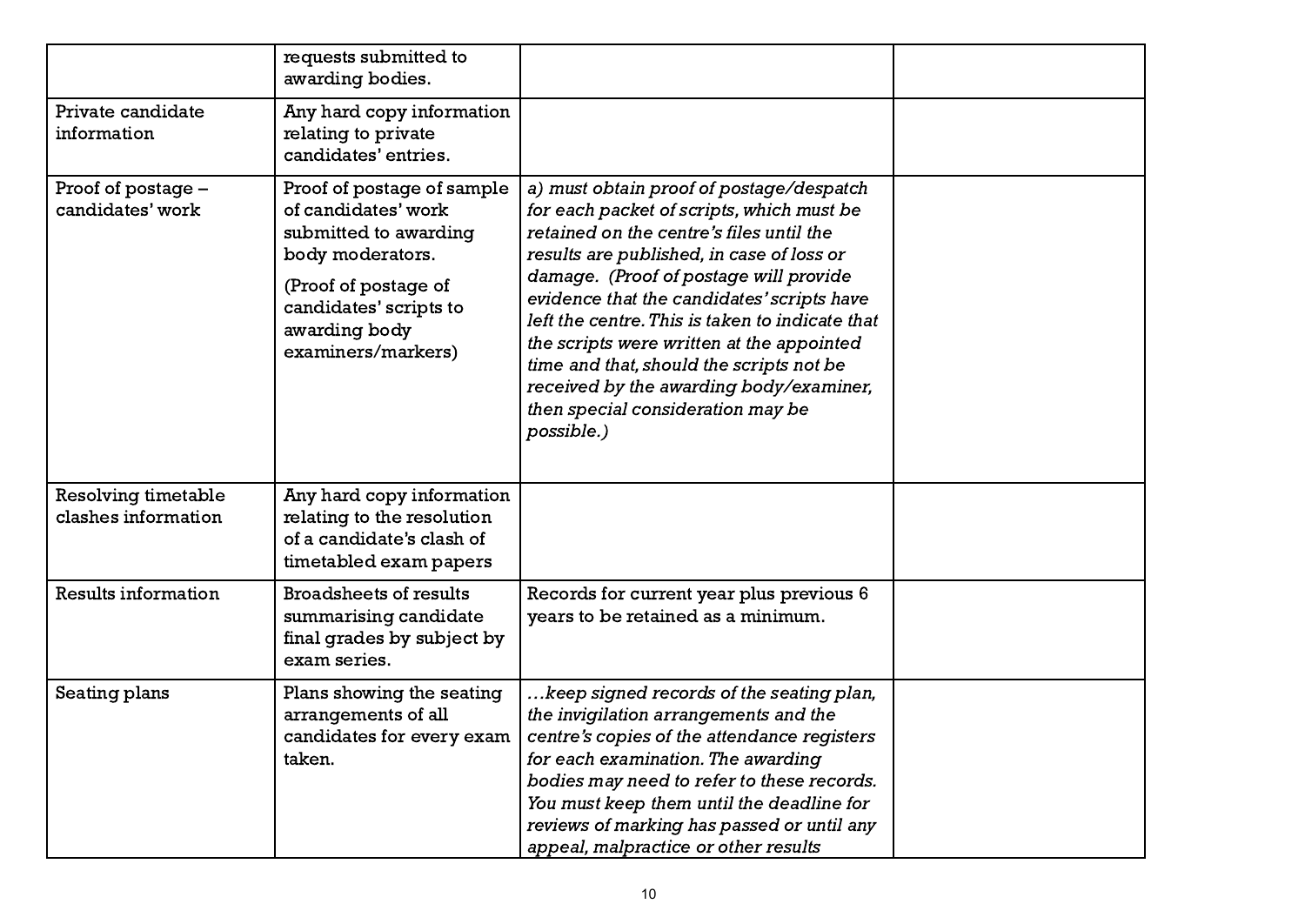|                                           |                                                                                                                                                                                                 | enquiry has been completed, whichever is<br>later.                                                                                                                                                                                                                                                                                                                                                                                                                                                                                                                                                                                                                                                                                                                                                                  |  |
|-------------------------------------------|-------------------------------------------------------------------------------------------------------------------------------------------------------------------------------------------------|---------------------------------------------------------------------------------------------------------------------------------------------------------------------------------------------------------------------------------------------------------------------------------------------------------------------------------------------------------------------------------------------------------------------------------------------------------------------------------------------------------------------------------------------------------------------------------------------------------------------------------------------------------------------------------------------------------------------------------------------------------------------------------------------------------------------|--|
| Special consideration<br>information      | Any hard copy information<br>relating to a special<br>consideration request and<br>supporting evidence<br>submitted to an awarding<br>body for a candidate.                                     | Where a candidate is present but<br>disadvantaged for a timetabled written<br>examination a proportion of cases will be<br>sampled for quality assurance purposes. A<br>centre may be asked by an awarding body<br>to provide evidence in support of an<br>application. The centre must retain<br>evidence supporting an on-line special<br>consideration application until after the<br>publication of results.<br>Where a candidate is absent from an<br>examination for an acceptable reason a<br>proportion of cases will be sampled for<br>quality assurance purposes. A centre may<br>be asked by an awarding body to provide<br>evidence in support of an application. The<br>centre must retain evidence supporting a<br>candidate's absence from an examination<br>until after the publication of results. |  |
| Suspected malpractice<br>reports/outcomes | Any hard copy information<br>relating to a suspected or<br>actual malpractice<br>investigation/report<br>submitted to an awarding<br>body and outcome<br>information from the<br>awarding body. |                                                                                                                                                                                                                                                                                                                                                                                                                                                                                                                                                                                                                                                                                                                                                                                                                     |  |
| Transfer of credit<br>information         | Any hard copy information<br>relating to a GCE AS<br>transfer of credit                                                                                                                         | To be retained until the issue of the GCE<br>A level result for the candidate.                                                                                                                                                                                                                                                                                                                                                                                                                                                                                                                                                                                                                                                                                                                                      |  |